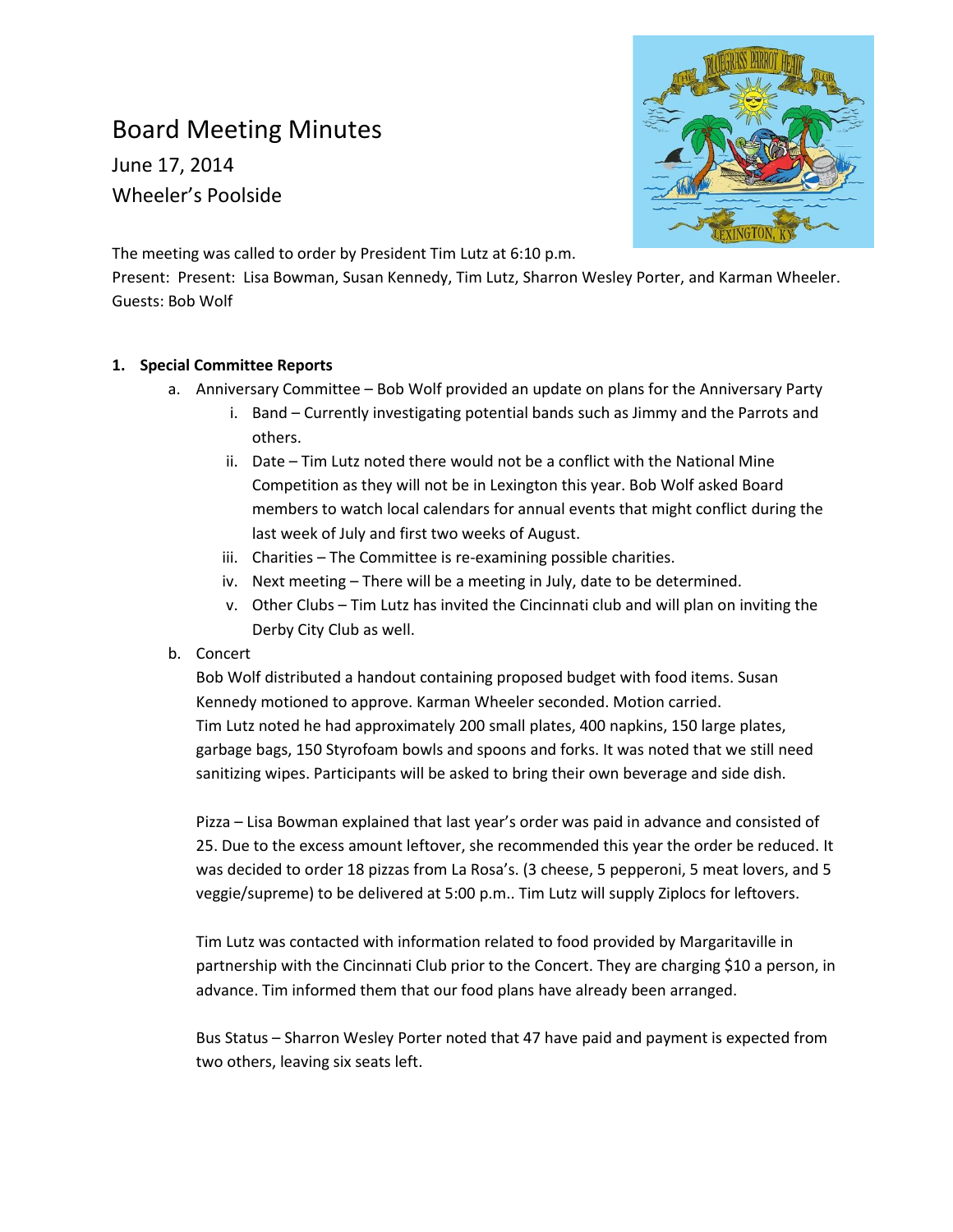Theme – The Board discussed possible themes, noting Captain Tony's had been done previously. Tim Lutz will add this to the agenda for the next general meeting.

### c. Christmas Committee

Susan Kennedy noted that she will be scheduling a meeting in August.

# **2. Proposals and Open Discussion**

**None**

#### **3. Approval of Minutes**

A motion was made by Lisa Bowman to approve the edited minutes. The motion was seconded and carried.

#### **4. Treasurer's Report**

Sharron Wesley Porter distributed a copy of the Treasurer's Report. Karman Wheeler motioned to accept. The motion was seconded by Lisa Bowman and carried.

Sharron noted that the Multiple Sclerosis checks are still filtering in. They will be compiled and submitted. It was noted that six people walked for the event.

#### **5. New Business**

- a. Alzheimer's -Tim Lutz announced that the kick-off for the event is June 24 at Toyota on Nicholasville. The event will be on September 27 at the Robert E. Stephens Courthouse. Registration is schedules for 8:00, ceremony at 9:00, and walk at 9:30. The Club will honor Tommy Edwards's dad and other BGPHC family members with Alzheimer's.
- b. Ronald McDonald House It was noted that dates are available in June, July and August (6, 15, 16). The contact is Beth White. A Club member needs to take charge to organize the event which involves preparing and serving dinner. It would start at 5:00 p.m.. Lisa Bowman will check with Krys to see if he could fix pulled pork. This could possibly serve as the August charity if we do not proceed with Disaster Blaster.

# **6. Old Business**

- a. Calendar of Events
	- i. June

Concert Drive In – The Concert will not be broadcast at the Mt. Sterling Drive in. The closest venues are Somerset and Covington.

Family Event – Tim will open this topic for discussion at the General Meeting.

ii. July

Charity – Glut 1

July 1 Happy Hour – Susan Kennedy announced the location is at Logan's Steakhouse next to Fayette Mall. They will donate 15% of group sales to BGPHC.

iii. August